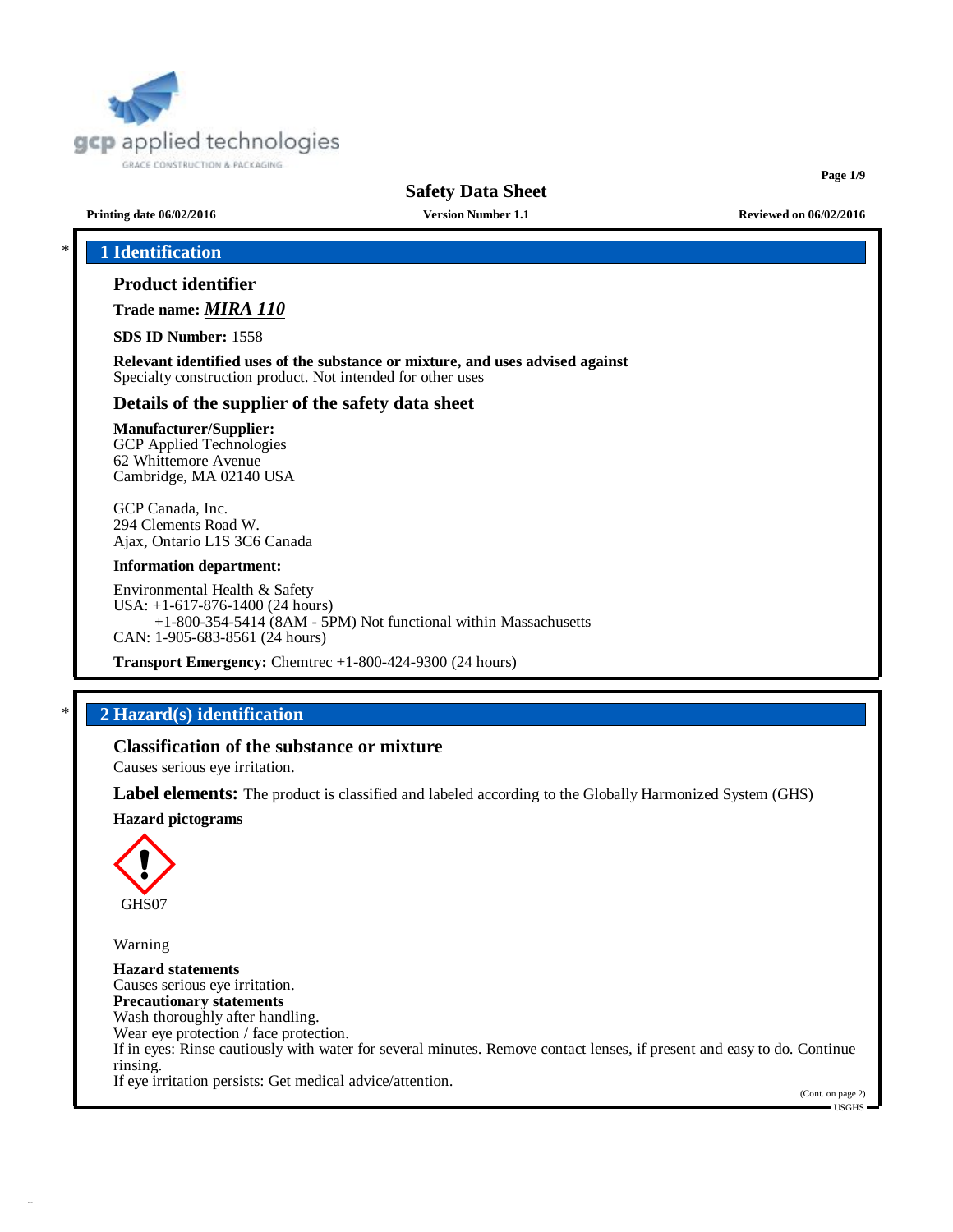## **Trade name:** *MIRA 110*

**NFPA ratings (scale 0 - 4)**

1 1  $\overline{0}$  $Health = 1$  $Fire = 1$ Reactivity  $= 0$ 

## **HMIS-ratings (scale 0 - 4)**

**HEALTH**  FIRE REACTIVITY  $\boxed{0}$  Reactivity = 0  $\boxed{2}$ 1 Health  $= 2$  $Flammability = 1$ 

## **Other hazards**

**Results of PBT and vPvB assessment**

**PBT:** Not applicable. **vPvB:** Not applicable.

## \* **3 Composition/information on ingredients**

### **Chemical characterization: Mixtures**

**Description:** Mixture of the substances listed below with additional nonhazardous ingredients.

**Hazardous components:**

13780-06-8 Calcium nitrite 1.0-3.0%

540-72-7 Sodium thiocyanate 1.0-3.0%

**Additional information:** For the wording of the listed hazard phrases refer to section 16.

## \* **4 First-aid measures**

#### **Description of first aid measures**

**General information:** Get medical advice/attention if you feel unwell.

#### **After inhalation:**

Take affected persons into fresh air and keep quiet. Seek medical treatment.

**After skin contact:** If skin irritation continues, consult a doctor.

#### **After eye contact:**

Rinse opened eye for several minutes under running water.

Rinse cautiously with water for several minutes.

Seek immediate medical advice.

#### **After swallowing:**

Wash out mouth with water

Rinse mouth.

Do not induce vomiting; immediately call for medical help.

Never give anything by mouth to an unconscious person.

(Cont. on page 3)  $\blacksquare$  USGHS

**Printing date 06/02/2016 Version Number 1.1 Reviewed on 06/02/2016**

(Cont. from page 1)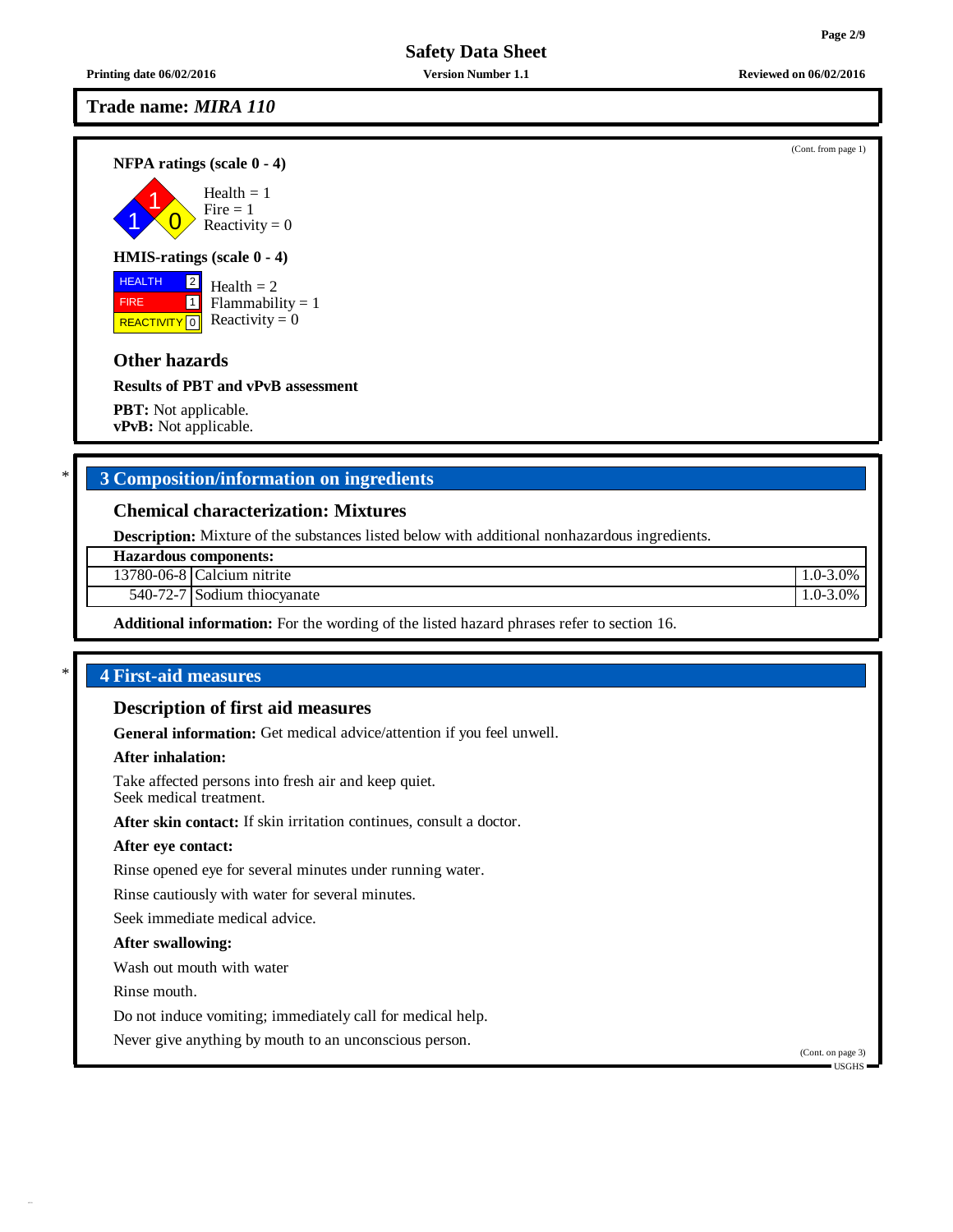**Printing date 06/02/2016 Version Number 1.1 Reviewed on 06/02/2016**

#### **Trade name:** *MIRA 110*

## **Information for doctor:**

**Most important symptoms and effects, both acute and delayed** No further relevant information available.

**Indication of any immediate medical attention and special treatment needed** No further relevant information available.

## \* **5 Fire-fighting measures**

#### **Extinguishing media**

#### **Suitable extinguishing agents:**

CO2, extinguishing powder or water spray. Fight larger fires with water spray or alcohol resistant foam.

This material, if dried to a solid powder-like form, will become an oxidizer, which may provide oxygen to combustible materials.

# **Special hazards arising from the substance or mixture** No further relevant information available. **Advice for firefighters**

**Protective equipment:** Wear self-contained respiratory protective device.

**Additional information** Collect contaminated fire fighting water separately. It must not enter the sewage system.

#### \* **6 Accidental release measures**

#### **Personal precautions, protective equipment and emergency procedures**

Wear protective equipment. Keep unprotected persons away.

Avoid contact with eyes.

#### **Environmental precautions:**

Inform respective authorities in case of seepage into water course or sewage system.

## **Methods and material for containment and cleaning up:**

Contain and/or absorb spill with inert material (i.e. sand, vermiculite) then place in a suitable container.

Dispose contaminated material as waste according to section 13 of the SDS.

#### **Reference to other sections**

See Section 7 for information on safe handling.

See Section 8 for information on personal protection equipment.

See Section 13 for disposal information.

## \* **7 Handling and storage**

#### **Handling:**

#### **Precautions for safe handling**

Open and handle receptacle with care. Avoid contact with eyes, skin and clothing. Do not take internally. Practice good personal hygiene to avoid ingestion. Use only with adequate ventilation. Wash clothing before reuse.

(Cont. on page 4) USGHS

(Cont. from page 2)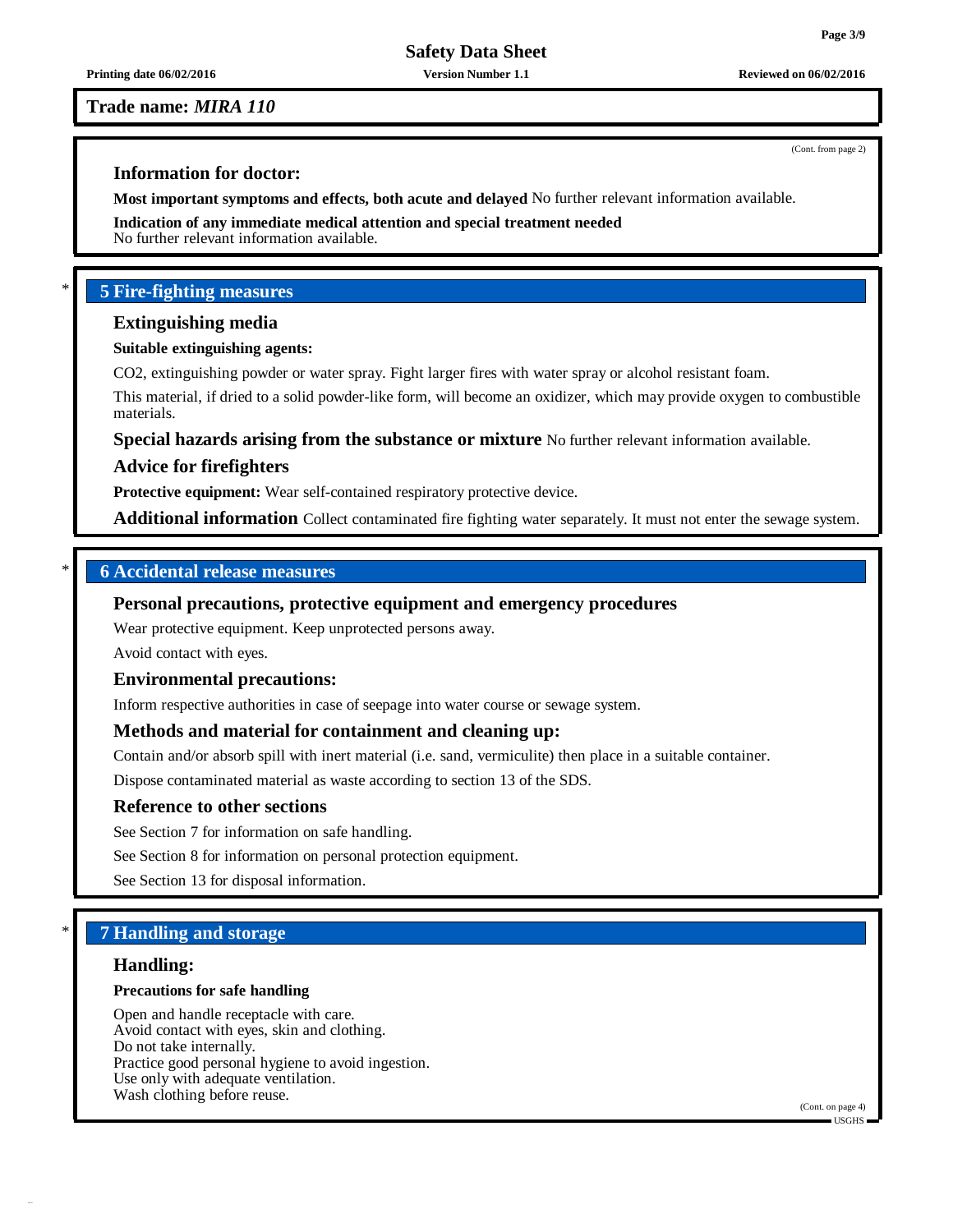(Cont. from page 3)

**Safety Data Sheet**

**Printing date 06/02/2016 Version Number 1.1 Reviewed on 06/02/2016**

#### **Trade name:** *MIRA 110*

#### FOR PROFESSIONAL USE ONLY. KEEP OUT OF CHILDREN'S REACH.

Ensure good interior ventilation.

Do not mix directly with acidic materials. Do not mix directly with other admixtures. Hazardous gas may form. Store in original containers.

#### **Conditions for safe storage, including any incompatibilities**

**Storage:**

**Information about storage in one common storage facility:** No special measures required.

#### **Further information about storage conditions:**

Keep receptacle tightly sealed.

Protect from frost.

Store in cool, dry conditions in well sealed original receptacles.

**Specific end use(s)** No further relevant information available.

#### \* **8 Exposure controls/personal protection**

#### **Additional information about design of technical systems:** No further data; see item 7.

#### **Control parameters**

#### **Components with limit values that require monitoring at the workplace:**

The product does not contain any relevant quantities of materials with critical values that have to be monitored at the workplace.

**Additional information:** The lists that were valid during the creation were used as basis.

#### **Exposure controls**

**Personal protective equipment:**

**General protective and hygienic measures:**

Avoid contact with the eyes and skin.

The usual precautionary measures for handling chemicals should be followed.

Do not add amines to this product. Cancer-causing nitrosamines may be formed. Direct contact with other admixtures, washwater and any other material causing the pH to fall below specification can result in the formation of NOx gas creating a hazardous situation. Nitric oxide (NO) is a colorless, ordorless gas. Nitrogen dioxide (NO2) is a reddishbrown gas with a highly pungent, bleach-like odor. Exposure can cause irritation to eyes and respiratory system and effect the central nervous and cardiovascular systems. Severe overexposure can be fatal. This hazard does not exist when mixed with other admixtures in concrete.

#### **Breathing equipment:**

Control exposure to ingredients with workplace control parameters if mentioned above. If no ingredients are listed, respiratory protection is generally not required.

If exposure limits are listed and may be exceeded, use approved respiratory protective equipment and filter type appropriate for the listed ingredients. (NIOSH, CEN, etc.).

**Protection of hands:** Rubber or other impervious gloves should be worn to prevent skin contact.

**Material of gloves** Butyl rubber, BR

(Cont. on page 5) USGHS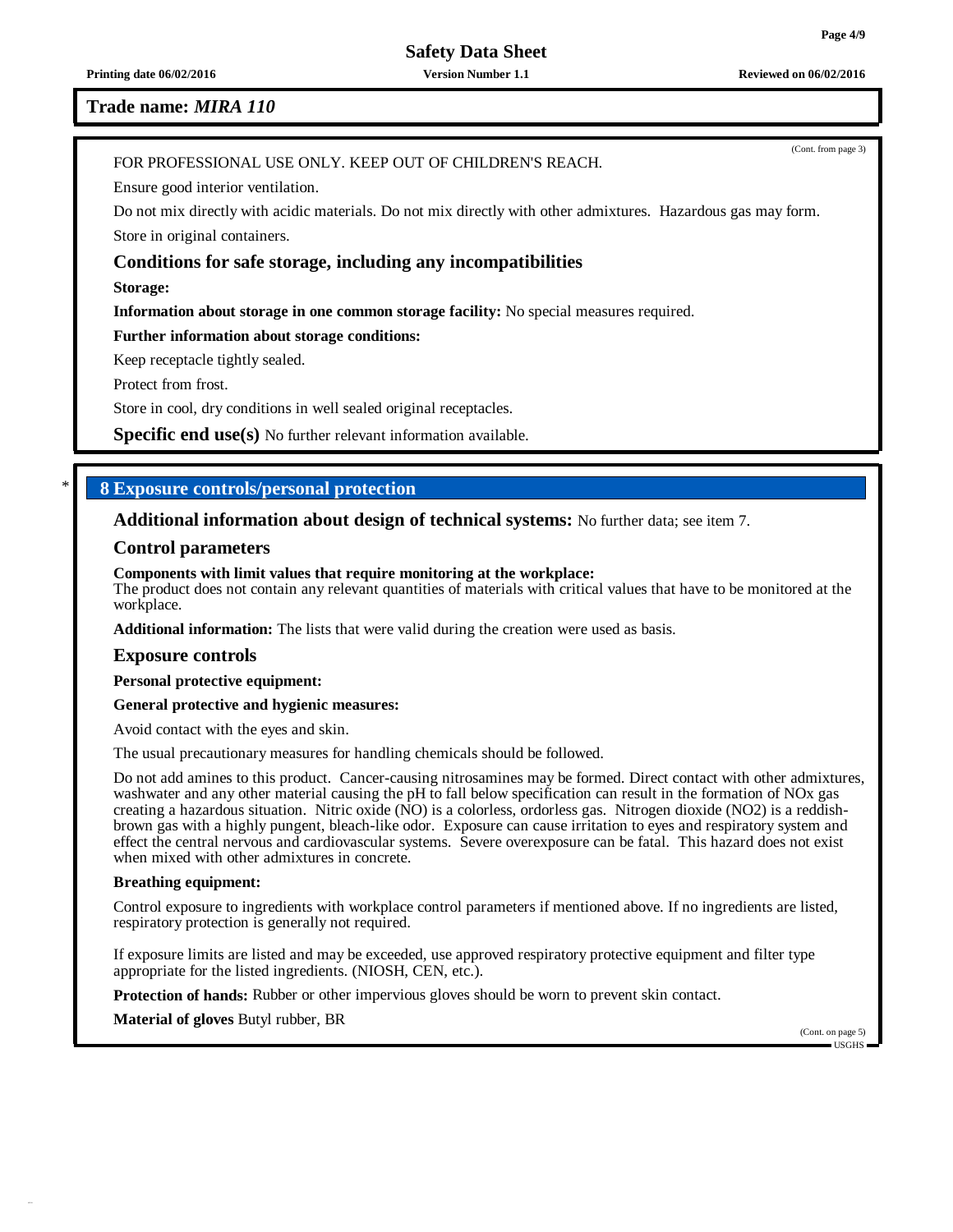### **Printing date 06/02/2016 Version Number 1.1 Reviewed on 06/02/2016**

## **Trade name:** *MIRA 110*

**Eye protection:**



Safety glasses with side shield protection.



A face shield should also be worn if there is potential exposure to splash or spray.

## **Body protection:**

Use personal protective equipment as required.

Take off contaminated clothing.

# \* **9 Physical and chemical properties**

| Information on basic physical and chemical properties                                                                           |                                                                                                  |  |
|---------------------------------------------------------------------------------------------------------------------------------|--------------------------------------------------------------------------------------------------|--|
| <b>General Information</b><br>Appearance:<br>Form:<br>Color:<br>Odor:                                                           | Liquid<br>According to product specification<br>Characteristic                                   |  |
| Odor threshold:                                                                                                                 | Not determined.                                                                                  |  |
| $pH-value$ (~):                                                                                                                 | 8                                                                                                |  |
| <b>Change in condition</b><br><b>Melting point/Melting range:</b><br><b>Boiling point/Boiling range:</b><br><b>Flash point:</b> | Undetermined.<br>100 °C (212 °F)<br>Not applicable.                                              |  |
| <b>Flammability (solid, gaseous):</b>                                                                                           | Not applicable.                                                                                  |  |
| <b>Decomposition temperature:</b><br>Auto igniting:<br>Danger of explosion:                                                     | Not determined.<br>Product is not selfigniting.<br>Product does not present an explosion hazard. |  |
| <b>Explosion limits:</b><br>Lower:<br><b>Upper:</b><br>VOC Content (max):                                                       | Not determined.<br>Not determined.<br>Not determined.                                            |  |
| Vapor pressure:<br>Density: $(\sim)$<br><b>Relative density</b><br><b>Vapor density</b><br><b>Evaporation</b> rate              | Not determined.<br>Not determined.<br>Not determined.<br>Not determined.<br>Not determined.      |  |
| Solubility in / Miscibility with<br>Water:                                                                                      | Not miscible or difficult to mix.                                                                |  |
| Partition coefficient (n-octanol/water): Not determined.                                                                        |                                                                                                  |  |
| Viscosity:<br>Dynamic:<br><b>Kinematic:</b><br>Molecular weight                                                                 | Not determined.<br>Not determined.<br>Not applicable.                                            |  |
|                                                                                                                                 | (Cont. on page 6)<br>$\blacksquare$ DRGHS $\blacksquare$                                         |  |

(Cont. from page 4)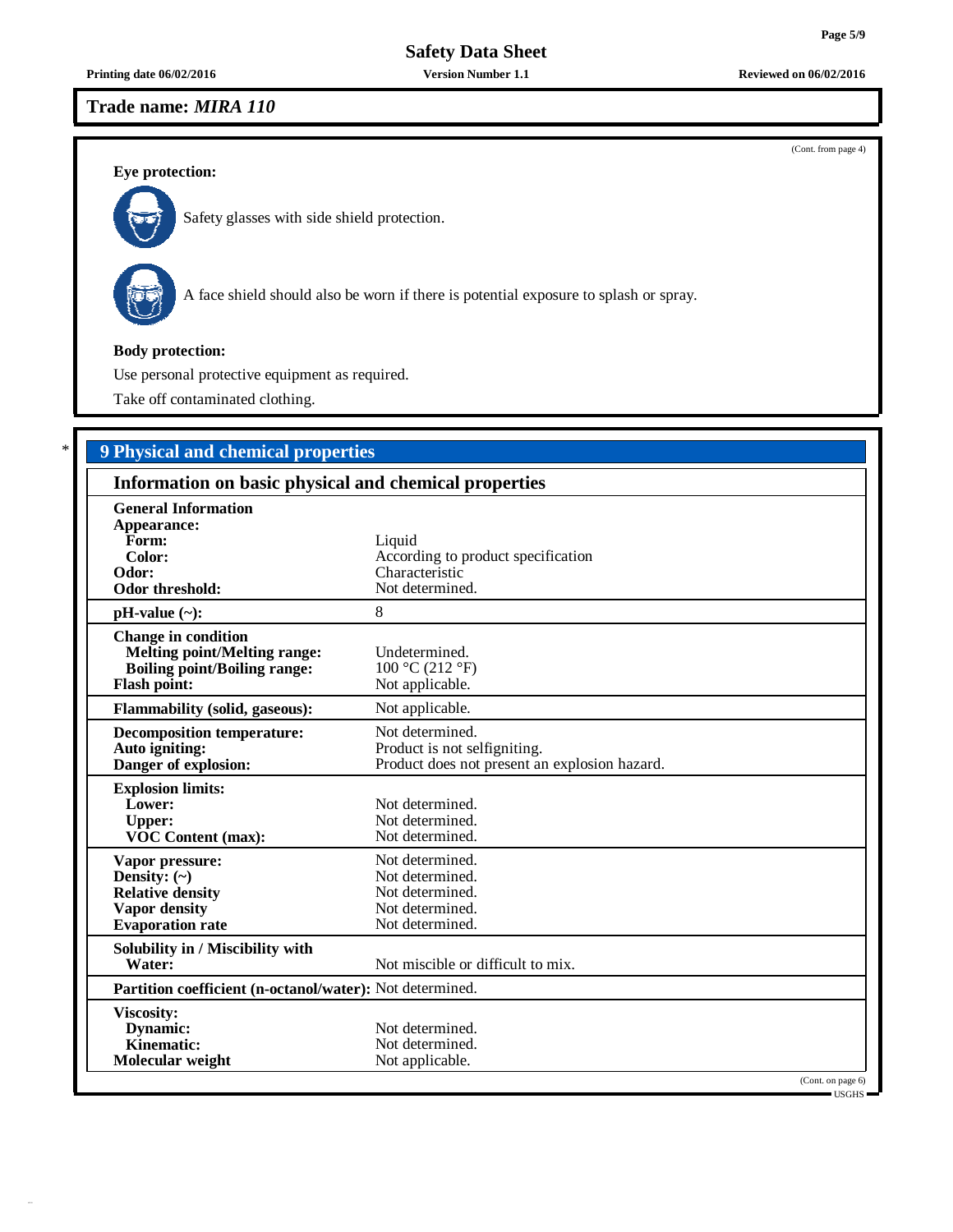**Page 6/9**

**Safety Data Sheet**

**Printing date 06/02/2016 Version Number 1.1 Reviewed on 06/02/2016**

**Trade name:** *MIRA 110*

**Other information** No further relevant information available.

## \* **10 Stability and reactivity**

**Reactivity** Stable under normal conditions.

**Chemical stability**

**Thermal decomposition:** No decomposition if used according to specifications.

## **Possibility of hazardous reactions**

While not classified as oxidising, if allowed to dry out and come into contact with combustible material, this product may cause fire.

**Conditions to avoid** No further relevant information available.

## **Incompatible materials:**

Avoid direct contact with other admixtures and any other material which could cause the pH of this product to fall below 8.0. Those conditions can result in the formation of Nitrogen oxide (NO, NO2) gas, creating a hazardous situation.

## **Hazardous decomposition products:**

Carbon monoxide and carbon dioxide

Nitrogen oxides

## \* **11 Toxicological information**

## **Information on toxicological effects**

**Acute toxicity:**

**LD/LC50 values relevant for classification:**

**13780-06-8 Calcium nitrite**

Oral LD50 283 mg/kg (rat)

## **Primary irritant effect:**

**on the skin:** No irritating effect expected

**on the eye:** Causes serious eye irritation.

**inhalation:** No irritating effect expected

**Ingestion:**

#### **Additional toxicological information:**

**Carcinogenic categories**

| <b>IARC</b> (International Agency for Research on Cancer) Human Carcinogenicity:<br>Group 1- Positive, Group 2A- Probable, Group 2B- Possible, Group 3- Not Classifiable |  |
|--------------------------------------------------------------------------------------------------------------------------------------------------------------------------|--|
| 102-71-6 Triethanolamine                                                                                                                                                 |  |
| <b>NTP (National Toxicology Program)</b><br>K-Known to be carcinogenic, R-May reasonably be anticipated to be carcinogenic                                               |  |
|                                                                                                                                                                          |  |

None of the ingredients is listed.

(Cont. on page USGHS

(Cont. from page 5)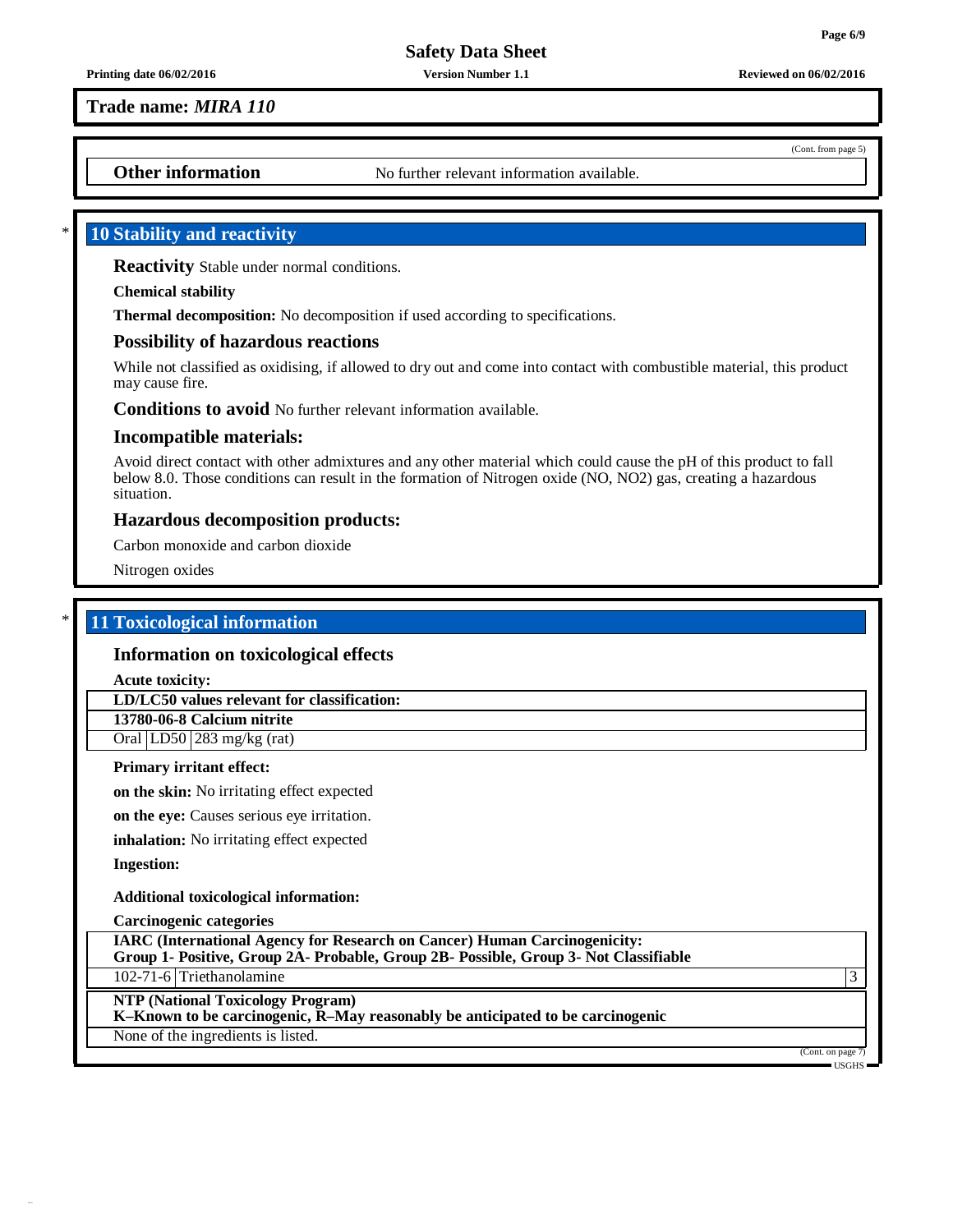**Trade name:** *MIRA 110*

**OSHA-Ca (Occupational Safety & Health Administration)**

None of the ingredients is listed.

## \* **12 Ecological information**

## **Toxicity**

**Aquatic toxicity:** No further relevant information available.

**Persistence and degradability** No further relevant information available.

## **Behavior in environmental systems:**

**Bioaccumulative potential** No further relevant information available.

**Mobility in soil** No further relevant information available.

## **Additional ecological information:**

**General notes:**

Do not allow undiluted product or large quantities of it to reach ground water, water course or sewage system.

## **Results of PBT and vPvB assessment**

**PBT:** Not applicable. **vPvB:** Not applicable.

**Other adverse effects** No further relevant information available.

## \* **13 Disposal considerations**

## **Waste treatment methods**

**Recommendation:**



Must not be disposed of together with household garbage. Do not allow product to reach sewage system.

## **Uncleaned packagings:**

**Recommendation:** Disposal must be made according to official regulations.

| <b>UN-Number</b><br>DOT, ADR, ADN, IMDG, IATA        | Not applicable. |                   |
|------------------------------------------------------|-----------------|-------------------|
| UN proper shipping name<br>DOT, ADR, ADN, IMDG, IATA | Not applicable. |                   |
| <b>Transport hazard class(es)</b>                    |                 |                   |
| DOT, ADR, ADN, IMDG, IATA<br><b>Class</b>            | Not applicable. |                   |
|                                                      |                 | (Cont. on page 8) |

(Cont. from page 6)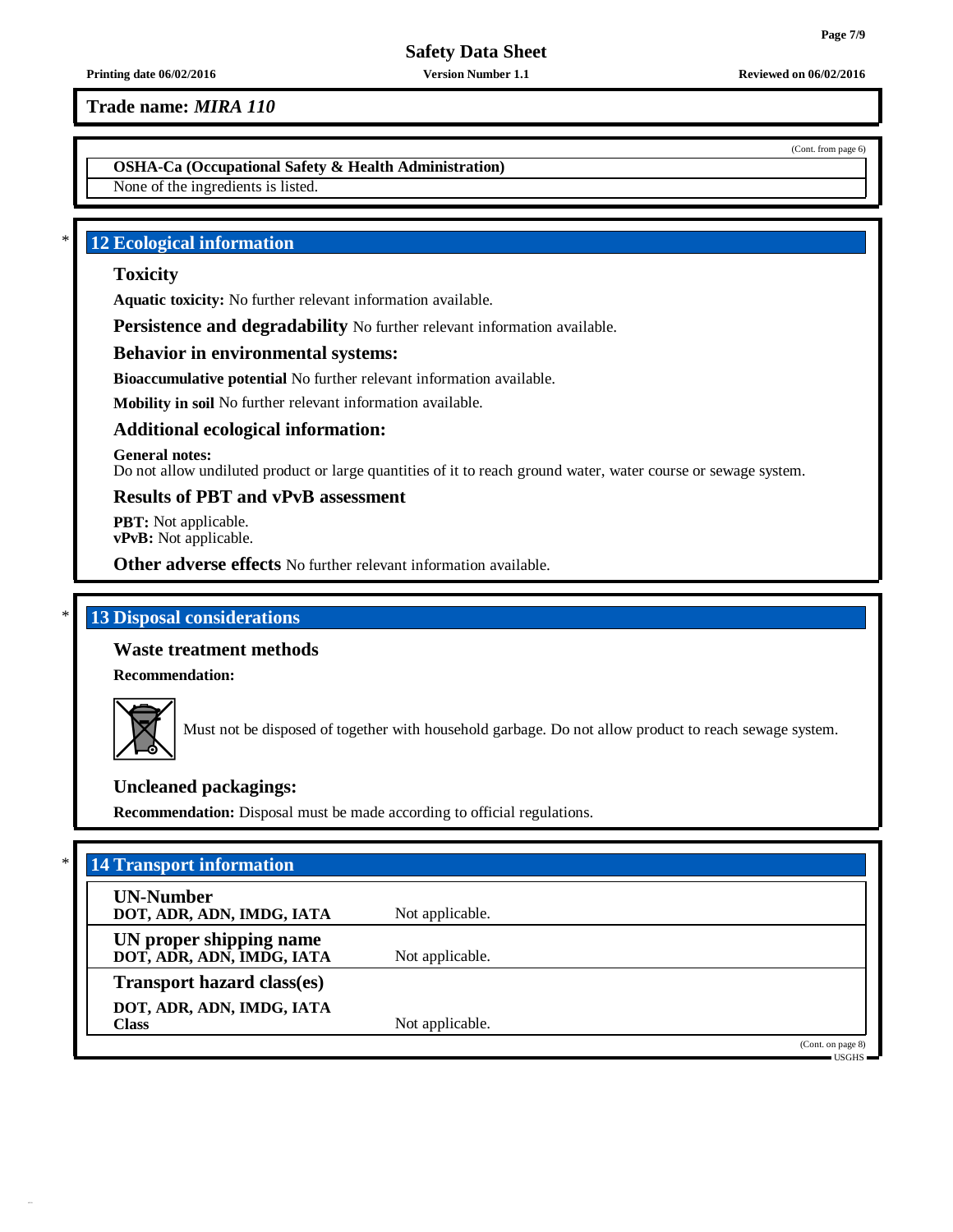**Trade name:** *MIRA 110*

|                                                    | (Cont. from page 7)                                                                                             |
|----------------------------------------------------|-----------------------------------------------------------------------------------------------------------------|
| <b>Packing group</b><br>DOT, ADR, IMDG, IATA       | Not applicable.                                                                                                 |
| <b>Environmental hazards:</b><br>Marine pollutant: | No                                                                                                              |
| <b>Special precautions for user</b>                | Not applicable.                                                                                                 |
|                                                    | <b>Transport/Additional information:</b> Not classified as a dangerous good for transport by road, rail or air. |
| <b>DOT</b><br><b>Remarks:</b>                      | Not Regulated.                                                                                                  |

# \* **15 Regulatory information**

42.2.19

|                 | <b>SARA (Superfund Amendments and Reauthorization Act)</b>                                   |                                    |
|-----------------|----------------------------------------------------------------------------------------------|------------------------------------|
|                 | Section 302/304 (extremely hazardous substances):                                            |                                    |
|                 | None of the ingredients is listed.                                                           |                                    |
|                 | Section 313 Reportable Ingredients (Chemicals present below reporting threshold are exempt): |                                    |
|                 | None of the ingredients is listed.                                                           |                                    |
|                 | <b>SARA Section 312/Tier I &amp; II Hazard Categories:</b>                                   |                                    |
|                 | Health Immediate (acute)<br>Yes                                                              |                                    |
|                 | Health Delayed (chronic)<br>No                                                               |                                    |
|                 | Flammable<br>N <sub>0</sub><br>Reactive<br>No                                                |                                    |
|                 | N <sub>0</sub><br>Pressure                                                                   |                                    |
|                 |                                                                                              |                                    |
|                 | <b>North America Chemical Inventory Status</b>                                               |                                    |
|                 | <b>TSCA (Toxic Substances Control Act - United States):</b>                                  |                                    |
|                 | All ingredients are listed or exempt from listing unless otherwise noted below.              |                                    |
|                 | <b>CEPA</b> (Canadian DSL):                                                                  |                                    |
|                 | All ingredients are listed or exempt from listing unless otherwise noted below.              |                                    |
|                 | <b>Right to Know Ingredient Disclosure:</b>                                                  |                                    |
|                 | Proprietary Polycarboxylate - NJ 801415092                                                   |                                    |
|                 | Proprietary Polyacrylate Copolymer - NJ801416030                                             |                                    |
|                 | 9038-95-3 Oxirane, methyl-, polymer with oxirane, monobutyl ether                            |                                    |
| 7732-18-5 Water |                                                                                              |                                    |
|                 | <b>California Proposition 65</b>                                                             |                                    |
|                 | <b>Chemicals known to cause cancer:</b>                                                      |                                    |
|                 | None of the ingredients is listed.                                                           |                                    |
|                 | Chemicals known to cause reproductive toxicity for females:                                  |                                    |
|                 | None of the ingredients is listed.                                                           |                                    |
|                 | Chemicals known to cause reproductive toxicity for males:                                    |                                    |
|                 | None of the ingredients is listed.                                                           |                                    |
|                 | Chemicals known to cause developmental toxicity:                                             |                                    |
|                 | None of the ingredients is listed.                                                           |                                    |
|                 |                                                                                              | (Cont. on page 9)<br>$-$ usghs $-$ |